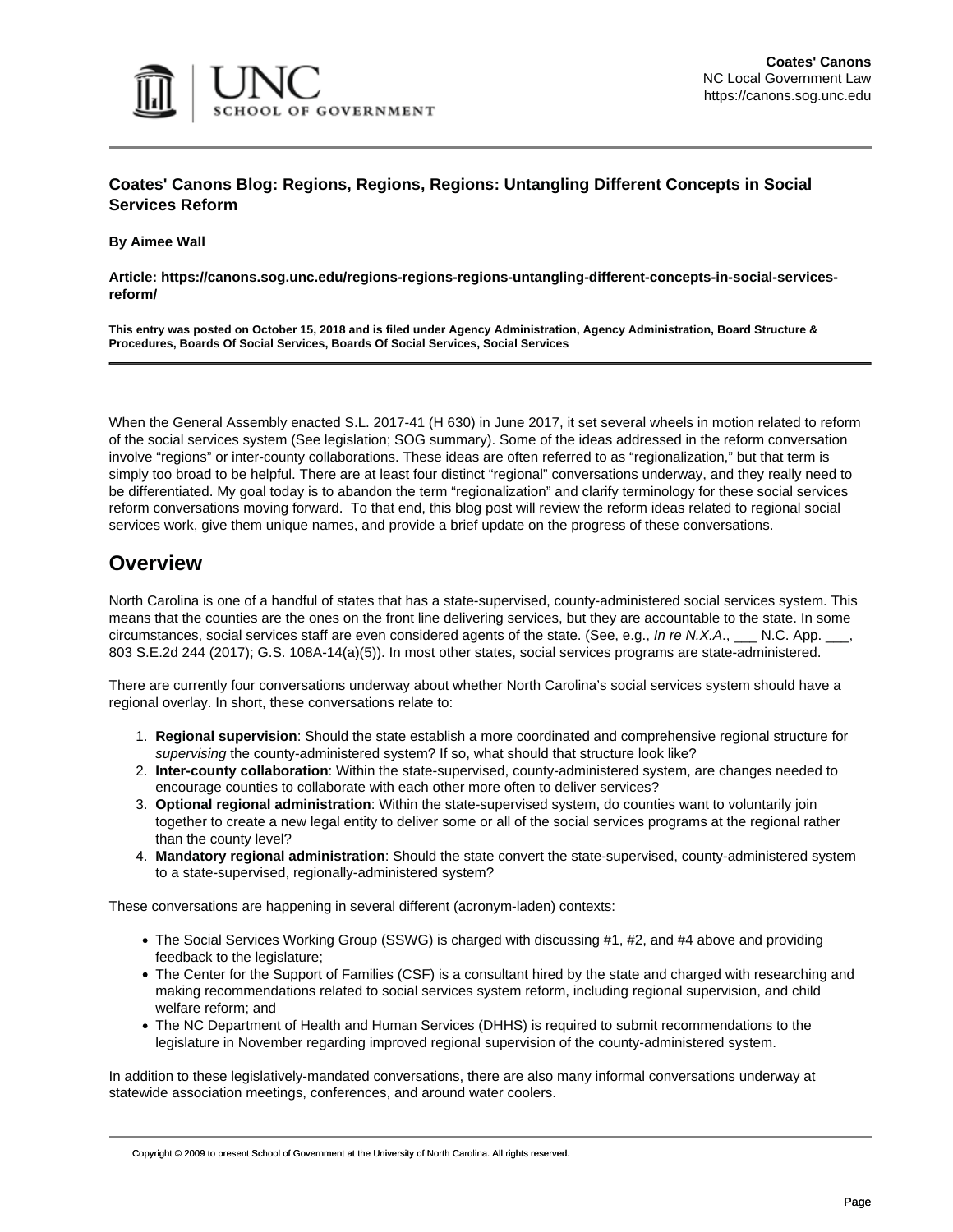

What follows is a brief overview of each of these four ideas and an update on the current conversations related to each one. Key issues and terms to focus on are:

- Supervision vs. Administration
- Optional vs. Mandatory

These terms – when combined with "region" – seem to generate significant confusion, which is understandable given that these four conversations are all happening concurrently. Let's break these ideas down separately now and see where things stand with each one.

### **Regional Supervision**

*Should the state establish a more coordinated and comprehensive regional structure forsupervising the countyadministered system? If so, what should that structure look like?*

In the current state-supervised, county-administered system, the state – primarily DHHS – is responsible for oversight and support of county administration. For example, the state:

- Performs program monitoring;
- Provides technical assistance;
- Requires and monitors corrective action plans;
- Develops policies and procedures based on federal and state law; and
- Offers training.

This oversight and support function is available through central office staff but also through some DHHS staff who are located regionally. The current conversation is about making the regional support more robust, consistent, and comprehensive. The legislation specifically directed the SSWG to make recommendations for creating a better system of regional supervision and support. The SSWG's report on this issue was released in April 2018. Following up on that report, both CSF and DHHS are in the process of developing their own recommendations related to creating this system. While the legislature indicated an intent to have such a system in place by March 2020, additional legislative action will be required before DHHS can make any significant structural or personnel changes.

### **Inter-County Collaboration**

*Within the state-supervised, county-administered system, are changes needed to encourage counties to collaborate with each other more often to deliver services?*

County social services agencies currently collaborate in many different ways – sharing staff and programs, offering joint training, placing foster children across county lines, etc. These collaborations can be an excellent way to meet community needs efficiently and effectively. The legislature directed the SSWG to make recommendations for changes in the law that would make it *easier* for counties to collaborate with one another. The SSWG is discussing this issue now and will be making recommendations by February 1, 2019.

## **Optional Regional Administration**

*Within the state-supervised system, do counties want to voluntarily join together to create a new legal entity to deliver some or all of the social services programs at the regional rather than the county level?* 

Beginning in March 2019, counties have new authority to voluntarily join together to create regional departments of social services. (G.S. 108A-15.7 et seq.). It is a local option that was enacted into law last year and that goes into effect next spring.

If counties choose to create a regional department, these new departments would be separate legal entities from the counties involved. The legal term is called a "public authority." (G.S. 159-7(b)(10)). For example, the regional department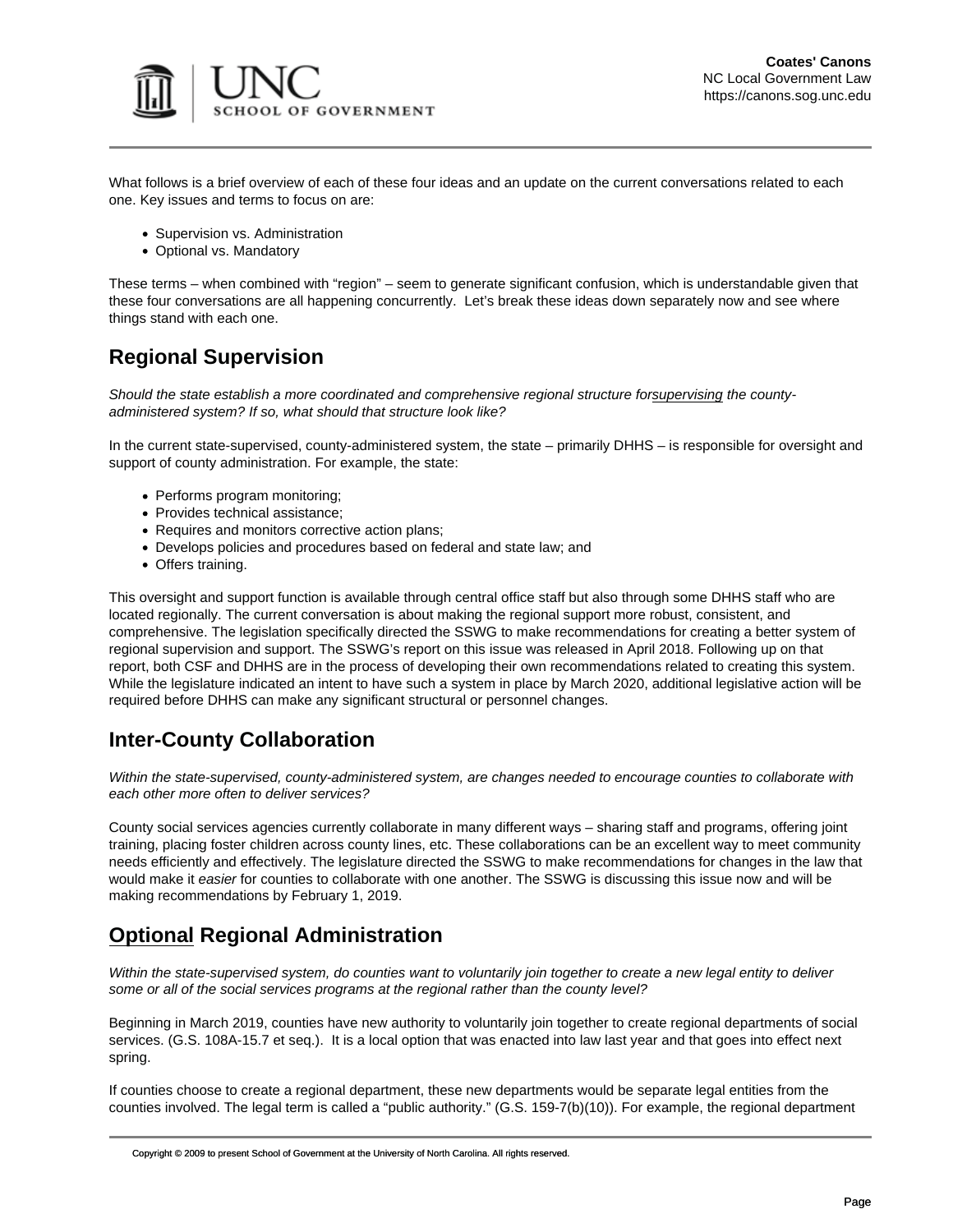

would have its own director, governing board, personnel, budget, etc. The regional departments could include all of the social services programs or just a subset. For example, the department could focus exclusively on adult services (such as adult protective services and guardianship), economic services (such as public assistance programs), child welfare, or child support enforcement. This new authority is similar to the authority available to counties to establish regional public health departments (referred to as "district health departments"). There are currently 6 district health departments, composed of a total of 21 counties.

In order for a county to join a regional social services department, there must first be an agreement between the board of commissioners and, if applicable, the county's governing board for social services (either a social services board or a consolidated human services board). G.S. 108A-15.7. Once created, the governing board for a regional department will include at least 12 members, but may be up to 18 members depending on the size of the region. The appointment authority for this board parallels the appointment authority for a county board of social services: the board of county commissioners for each county in the region appoints two members, the state Social Services Commission appoints two members, and the seated governing board members appoint the remaining members. G.S. 108A-15.8.

Counties that choose to create a regional department will also need to reach an agreement with one another regarding their respective financial responsibilities. The original legislation directed the Social Services Commission to adopt a regulation related to this issue. The Commission's proposed regulation was recently published (see proposed regulation and accompanying fiscal note). It provides, in short, that the counties must agree about the amount or method for appropriating funds to the regional department for:

- The administration of programs;
- The county share of public assistance costs; and
- Any recoupments following fiscal or program monitoring or audit findings.

If the Commission adopts this or a substantially similar regulation, the counties will have significant flexibility in designing the financial agreements that support these optional regional departments. The Commission will hold a public hearing about the proposed regulation in Raleigh on November 14 and is accepting public comments through November 16. According to the Commission, the regulation is expected to go into effect March 1, 2019, which would coincide with the effective date for the law authorizing counties to create regional departments.

## **Mandatory Regional Administration**

*Should the state convert the state-supervised, county-administered system to a state-supervised, regionally-administered system?*

When legislation addressing social services reform was initially proposed in 2017, it would have required the state to move away from a county-administered system to a regionally-administered system (S 594). This version of the legislation did not make it out of committee. Instead, the legislature developed a revised version of the bill that focused on regional supervision, as described above. There is no legal requirement that the state shift to a regionally-administered system.

The legislature did, however, direct the SSWG to discuss mandatory regional administration. Specifically, the law directs the SSWG to:

Develop a vision for transitioning the State from a county-administered system to a regionally administered system. The vision shall identify general benefits and challenges associated with making such a transition.

S.L. 2017-41, Sec. 1.2(d)(2)b. The SSWG is just beginning this part of its work. The SSWG must submit a report to the legislature by February 1, 2019, which will offer feedback and recommendations about (1) inter-county collaboration and (2) mandatory regional administration. Those interested in learning more about this issue or following the SSWG's discussions and deliberations are welcome to attend meetings, listen to live webcasts, view recordings, or review materials and meeting minutes. All information and materials are posted the SOG's Social Services microsite (scroll down the right side navigation bar to the "Social Services Working Group" heading). Anyone is also invited to share thoughts directly with the SSWG by sending an email (sswg@sog.unc.edu) or completing this public survey (related to the Stage Two topics of collaboration/mandatory regional administration).